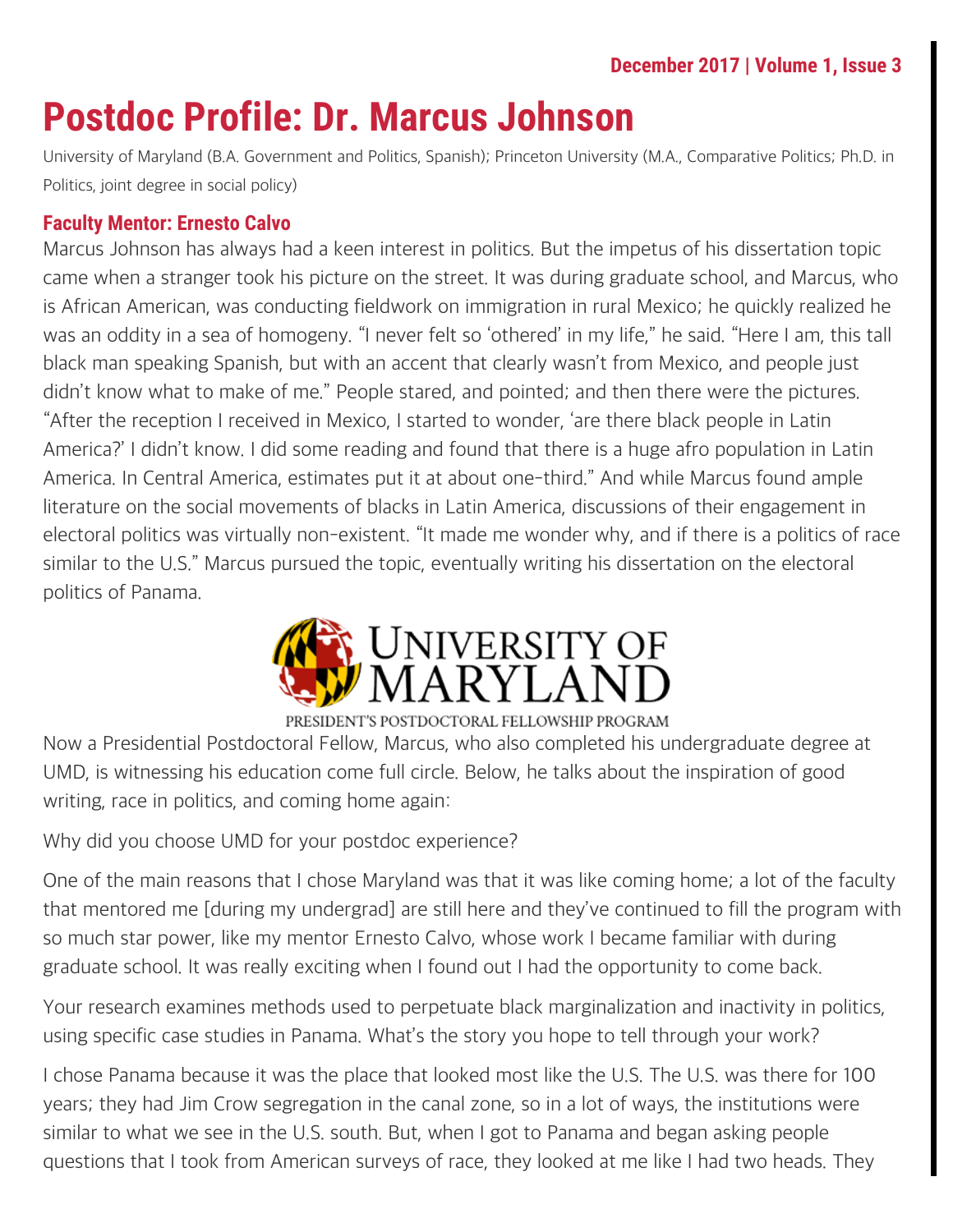had no idea how to answer the questions, because the language wasn't familiar. The main story that I'm trying to tell is that over time, blackness has been incorporated into the large melting pot of who Panama and Central American are as nations, but so much so that it's taken away the ability for these groups to claim distinctive experiences and the need for distinctive politics.

Marginalization of blacks and minority communities is a predominating topic in U.S. politics, particularly in this past election. Did you see parallels in Panama? How did it differ?

The use of explicit language does not exist in Latin America like it does in the U.S. Here in the U.S., we've been socialized into a discourse of race, especially for marginalized groups; we're looking for ways in which structural oppression operates. That also happens in Latin America, but I think the electoral arena isn't where people are looking for it. In the U.S., we've had Willie Horton ads, and Trump—and everything in between. We look for race in electoral politics in a way that parties haven't explicitly activated race in Panama, especially in recent decades. But what I do see that is similar are the institutional blocks and mechanisms in voting, such as vote buying; the process of candidates or their representatives showing up in communities and offering cash in exchange for a promise of voting, or not voting, or renting someone's ID card so they can't show up to the polls. What I find is that there is a disproportionate mobilization of those tactics with people of darker skin color. It operates in a very similar way to the voting rights issue; it's not like there are laws that say black people can't vote, it's just that it's common that black and brown people don't have the identification to the same degree as white people do. And what's jarring is that in all of my interviews, the overwhelming response was that it's just not appropriate to think about race when you vote.

How do you hope your work will impact others?

I care deeply about race politics in the Americas. As an academic, and especially as a comparatist in political science, the push is always to think about how your theory can speak to broader phenomena. Right now, I think the biggest punch of my work is the idea of political discrimination, which backs away from this idea that racism and discrimination requires explicit intent on the part of people in power to be racist. It's much harder to call it racism when institutions themselves are already stratified, if they play on wealth and inequality; my argument is that it creates a situation in which two groups that are otherwise the same are treated differently when it comes to exercising their constitutional right to suffrage. Thinking about race politics in a more institutional sense especially in Latin America—and connecting that to what we know about institutional racism in the U.S. is the impact I'd like to make in scholarship. In addition, I spent about 11 months in Panama and developed some great relationships with the electoral tribunal, with afro-social civic leaders, and just people in the community. I want to make sure that in some way I can give back to my interlocutors, and that my work does more than just diagnose problems; that it's part of the conversation.

You have been incredibly active in community service during your academic career, no small task for someone pursuing graduate-level degrees. Why is community service important to you? Do you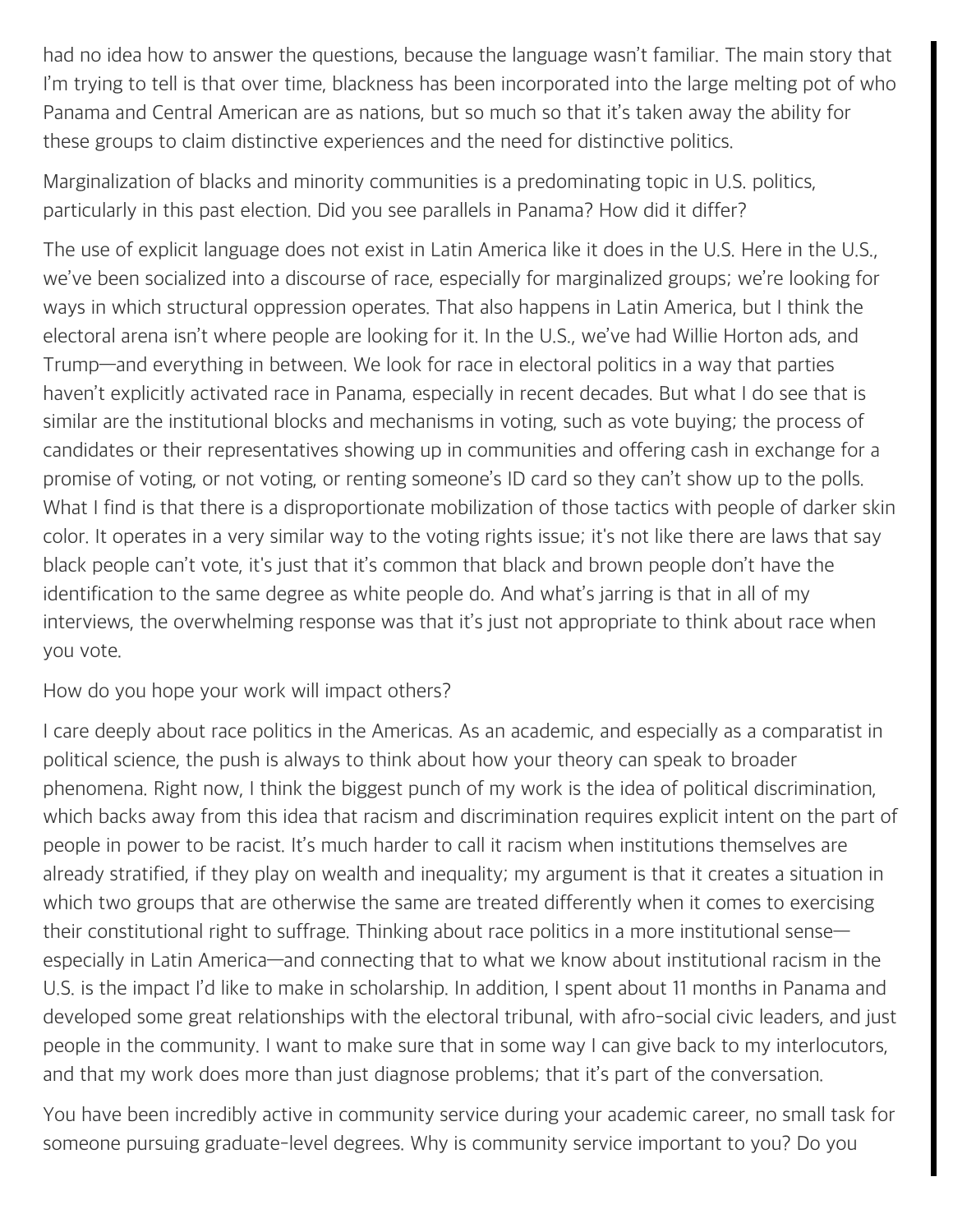have plans to continue those efforts in College Park?

There are a lot of reasons why I got involved in community service. I think there was always this feeling that work is cool, but not very fulfilling, especially when who I'm writing for is typically not who I'm writing about. I volunteered at the prison teaching initiative for about two years and it was really eye-opening. I think it was a quick way to feel like what I'd done made an impact. But, thinking about the long game, the role that prisons serve institutionally and socially, I became uncomfortable being a cog in that wheel. I'm still trying to think about how I can get back into that in a way that's productive. In the meantime, I'm looking at the candidates for Maryland governor – so I think my next project will be volunteering for Ben Jealous' campaign, he's the candidate I'm most aligned with.

What's the last great book you read or show you binged?

I read all of the Game of Thrones books, but the books stopped at a place where I knew the show had already advanced, so I binged through the entire series in about seven or eight weeks. I actually felt like the show got so much better when it left the books; I think George R.R. Martin has sort of written himself into a hole! But more than watching T.V., I make a lot of time to read. The last good book I read was Tar Baby by Toni Morrison and I love the way that she writes. While I'm writing something that is not at all in that genre, it still inspires me to want to write in a way that's engaging.

Article by Maggie Haslam

# **Appointments and Promotions**

The Office of Faculty Affairs is pleased to report that over 100 PTK faculty members have been promoted using the department, college, and campus-level policies created since the approval of Senate Bill [14-15-09](https://www.senate.umd.edu/sites/default/files/resources/billDocuments/14-15-09/stage5/Presidential_Approval_14-15-09.pdf), which provides a framework for recognizing the accomplishments of PTK faculty members. For an overview of campus procedures for [PTK promotions](https://faculty.umd.edu/faculty/promotion.html#ptk), see the PTK Promotions section of the [Faculty Handbook.](https://faculty.umd.edu/) Questions about departmental PTK policies are best directed to department chairs (or center/institute directors), while questions about a given college's PTK policies are best addressed to that college's Associate Dean for Faculty. For questions about the new PTK promotion processes at the campus level, contact [Mark Arnold](mailto:mdarnold@umd.edu).

## **Recognition & Awards 2017-18 Distinguished Scholar-Teachers**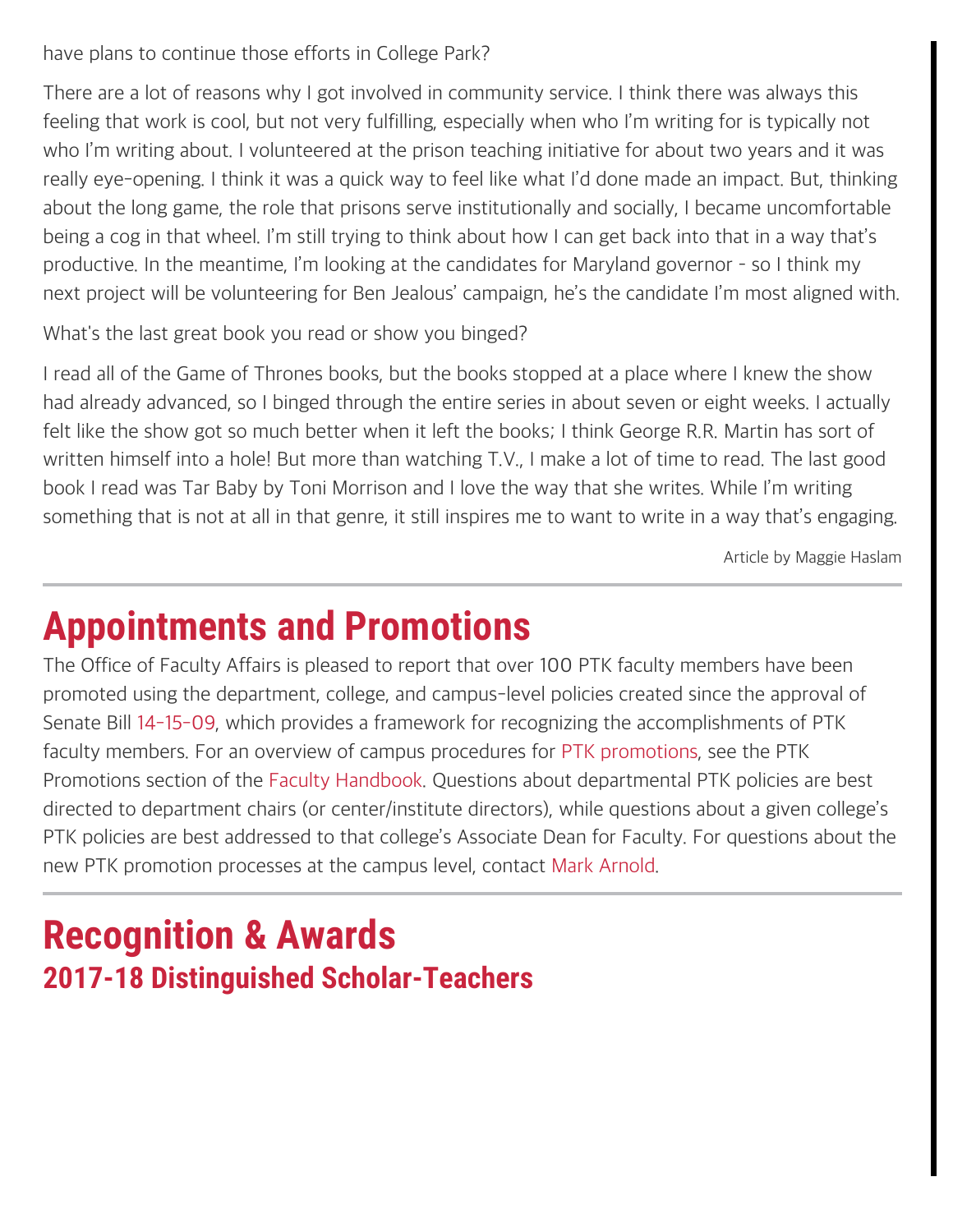

### **Sandra Gordon-Salant**

On November 20, Dr. Gordon-Salant presented, "Golden Years, Golden Ears: The Challenges of Age-Related Hearing Loss" in Tawes Hall.

## **The Kirwan Awards**

Former University of Maryland President William E. Kirwan and Patricia H. Kirwan have established a fund to support two annual prizes:

- The [Kirwan Faculty Research and Scholarship Prize](https://gradschool.umd.edu/funding/faculty-and-staff-awards/kirwan-graduate-scholarship-and-research-prize) recognizes a faculty member for a highly significant work of research, scholarship, or artistic creativity completed in the recent past. The prize can be awarded for a publication, an invention, a performance, or any other activity within the faculty member's academic discipline. All current full-time tenure-track or tenured faculty are eligible. The prize carries an honorarium of \$5000 and is awarded at the Fall Convocation. For more information, contact the Graduate School's Office of Fellowships and Awards, [Robyn](mailto:rkotzker@umd.edu) [Kotzker](mailto:rkotzker@umd.edu), at (301) 405-0281. Nominations should be sent by email to [Kirwan](mailto:Kirwan-graduateprize@umd.edu)[graduateprize@umd.edu](mailto:Kirwan-graduateprize@umd.edu). Nomination Deadline is Wednesday, February 28, 2018.
- The [Kirwan Undergraduate Education Award](https://faculty.umd.edu/awards/index.html) recognizes faculty or staff who have made exceptional contributions to the quality of undergraduate education at the university. The prize carries an honorarium of \$5000 and is awarded at the Campus Convocation each fall. For more information, contact the Dean of Undergraduate Studies, [William Cohen](mailto:wcohen@umd.edu) at (301) 405-9363. Nomination Deadline is Wednesday, February 28, 2018.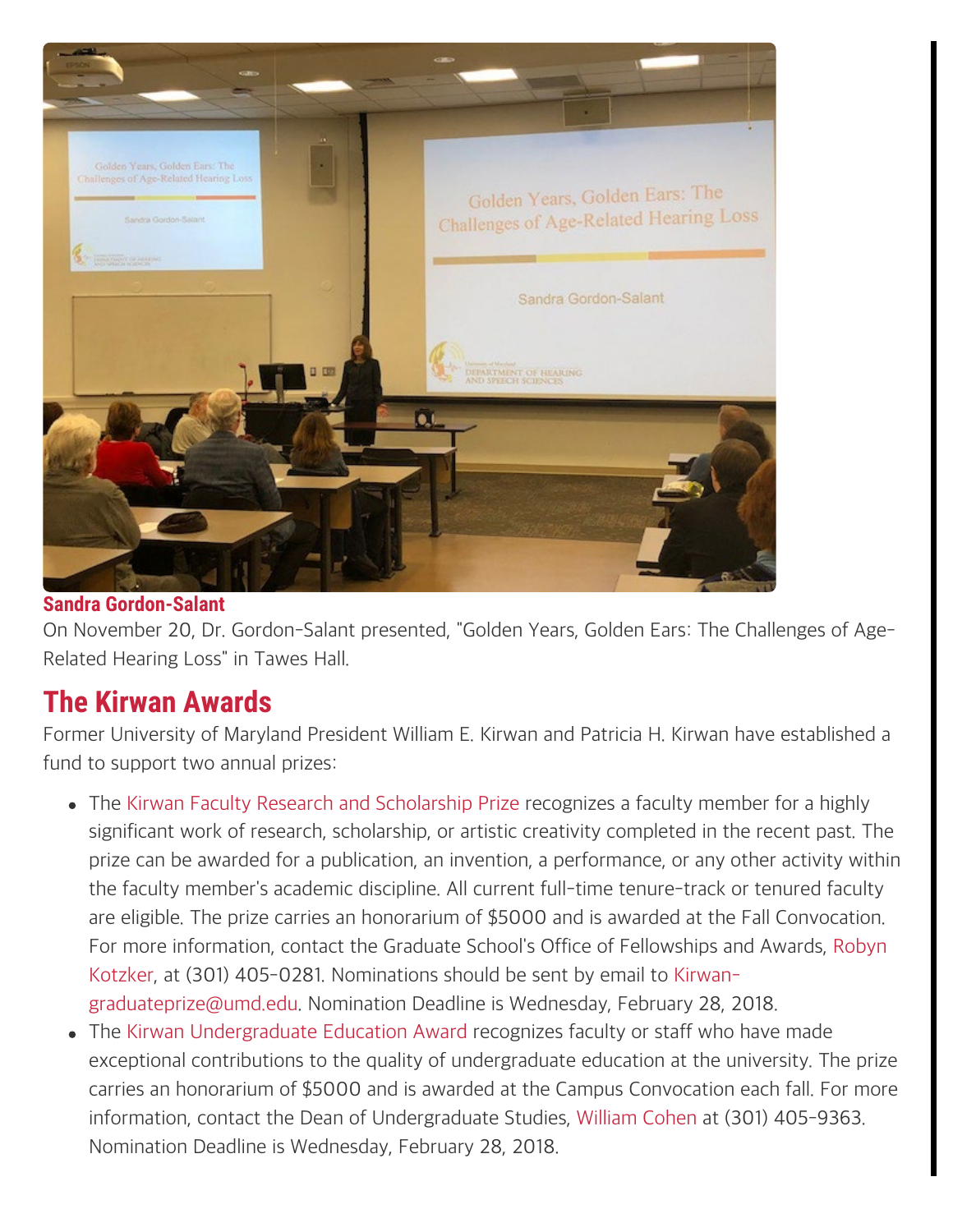# **Faculty Development**



## **University of Maryland Emeritus/Emerita Association**

Emeriti gathered on Wednesday, December 6 for a presentation on "Intergenerational Communication and the Aging Workforce" given by Lindsey B. Anderson, Assistant Professor of Communication. The program covered the aging workforce and the impacts of intergenerational communication, retirement, and bridge employment.

# **Faculty Tips and Resources**

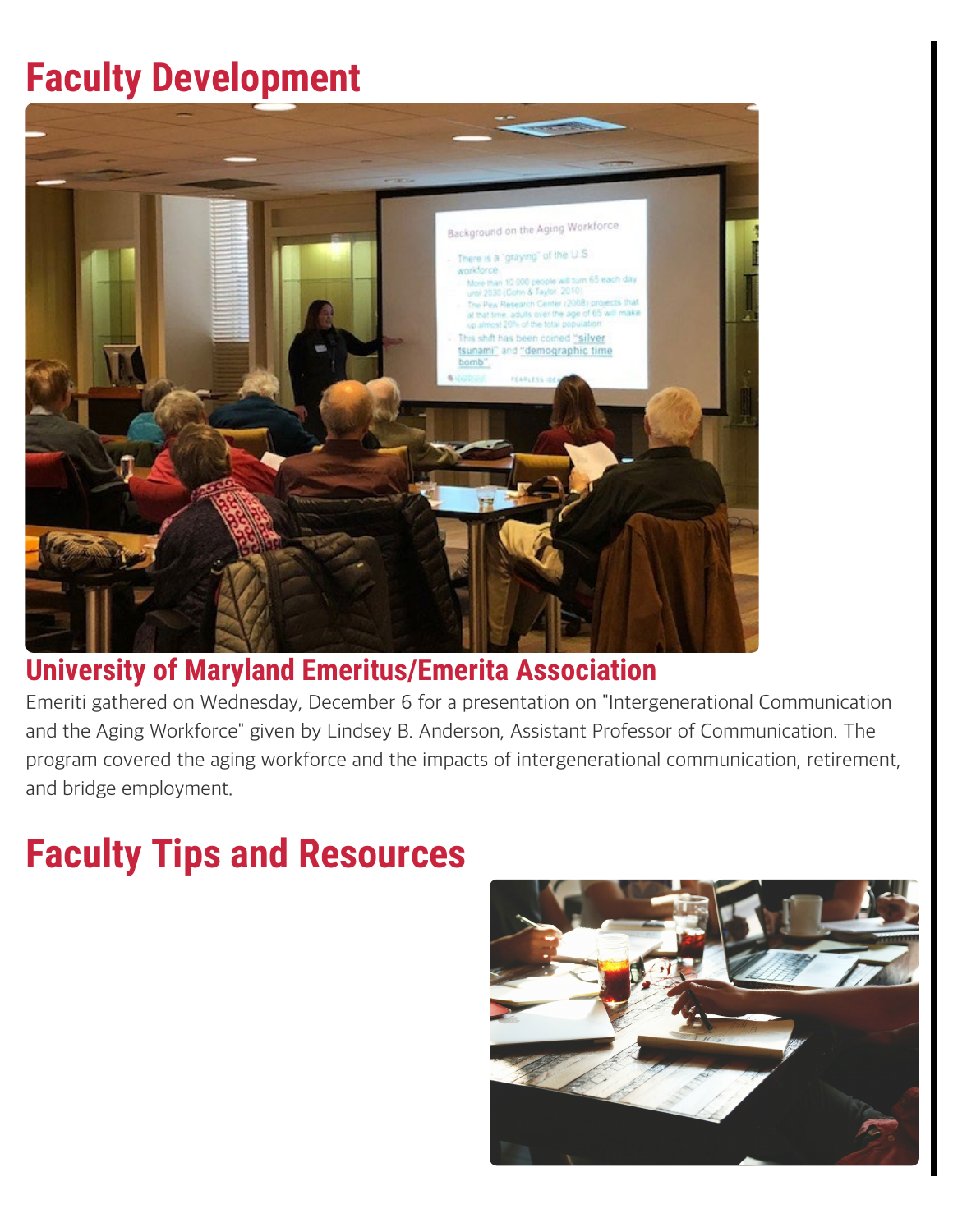

**Cruel Student Comments: Seven Ways to Soothe the Sting**

By: Isis Artze-Vega EdD, Faculty Focus

Reading students' comments on official end-ofterm evaluations—or worse, online at sites like RateMyProfessors.com—can be depressing, often even demoralizing. So it's understandable that some faculty look only at the quantitative ratings; others skim the written section; and many others have vowed to never again read the public online comments. It's simply too painful... [Read More](https://www.facultyfocus.com/articles/faculty-evaluation/cruel-student-comments-seven-ways-soothe-sting/)

## **News**

[UMD and NASA Join Forces to Improve Global Food](https://umdrightnow.umd.edu/news/umd-and-nasa-join-forces-improve-global-food-security-through-satellite-data) [Security through Satellite Data](https://umdrightnow.umd.edu/news/umd-and-nasa-join-forces-improve-global-food-security-through-satellite-data)

[UMD Professor Receives \\$1M from USDA NIFA to](https://umdrightnow.umd.edu/news/umd-professor-receives-1m-usda-nifa-increase-poultry-yield-and-advance-animal-well-being) [Increase Poultry Yield and Advance Animal Well-](https://umdrightnow.umd.edu/news/umd-professor-receives-1m-usda-nifa-increase-poultry-yield-and-advance-animal-well-being)[Being](https://umdrightnow.umd.edu/news/umd-professor-receives-1m-usda-nifa-increase-poultry-yield-and-advance-animal-well-being)

[Quantum Computing Moves Forward with Record](https://umdrightnow.umd.edu/news/quantum-computing-moves-forward-record-setting-umd-nist-53-qubit-quantum-simulator) [Setting UMD-NIST 53 Qubit Quantum Simulator](https://umdrightnow.umd.edu/news/quantum-computing-moves-forward-record-setting-umd-nist-53-qubit-quantum-simulator)

[UMD Joins Regional Leaders, Coalition of](https://umdrightnow.umd.edu/news/umd-joins-regional-leaders-coalition-stakeholders-launch-pathways-opportunity-along-maryland%E2%80%99s) [Stakeholders to Launch Pathways to Opportunity](https://umdrightnow.umd.edu/news/umd-joins-regional-leaders-coalition-stakeholders-launch-pathways-opportunity-along-maryland%E2%80%99s) [along Maryland's Purple Line](https://umdrightnow.umd.edu/news/umd-joins-regional-leaders-coalition-stakeholders-launch-pathways-opportunity-along-maryland%E2%80%99s)

### **Five Advantages to Write More With a Writing Group** By: Higher Ed Professor

Writing is hard. Whether you are a graduate student, pre-tenure faculty member, or a tenured full professor, the writing process often proves difficult. Yet, for many of us, writing represents some of the most important aspects of our professional work. One of the best ways that I have found to support my work is to write more with a writing group... [Read More](http://higheredprofessor.com/2017/06/19/five-advantages-write-writing-group/)

**Subscribe to the** Email us at [faculty@umd.edu](mailto:faculty@umd.edu) to let us know you'd like to